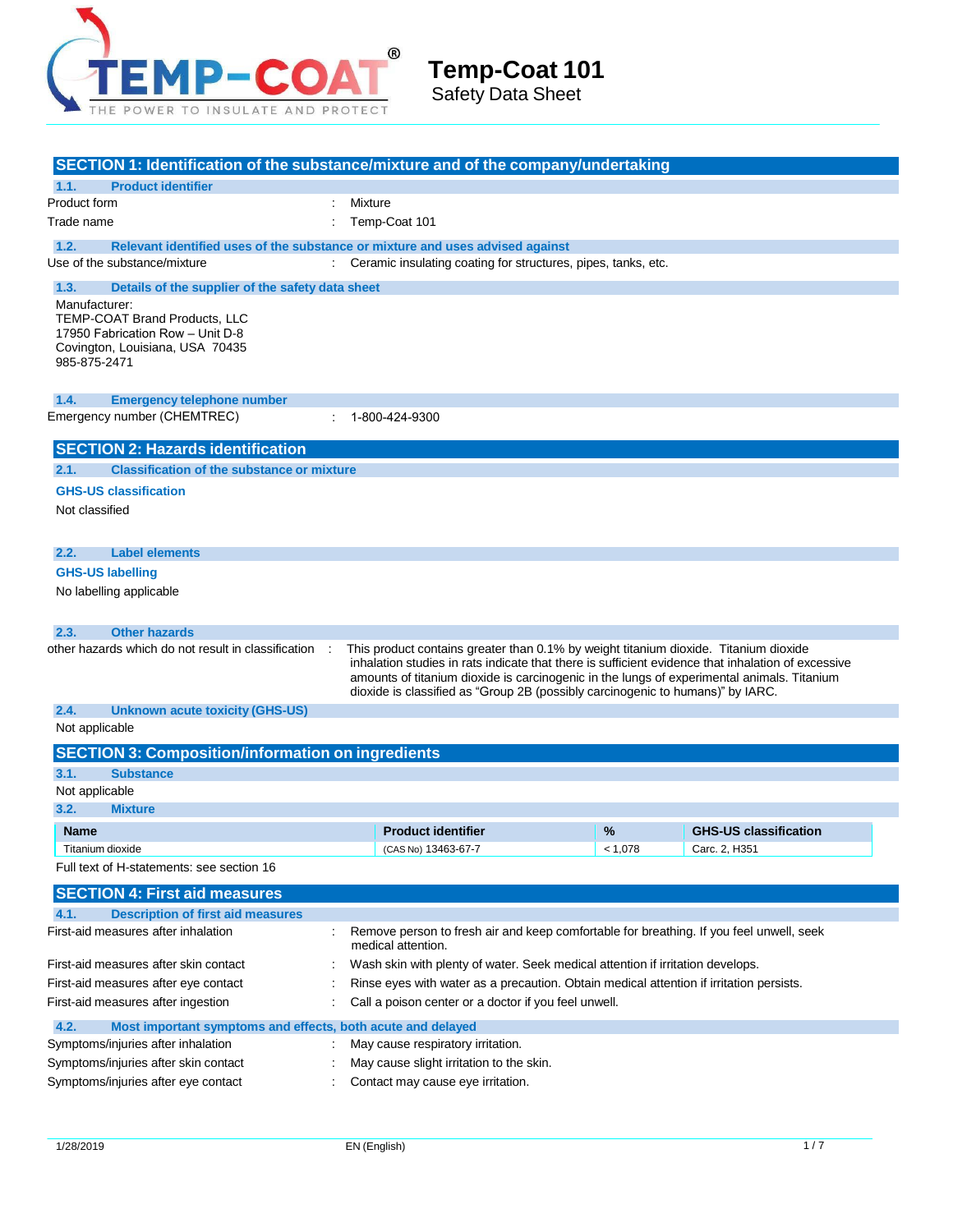

Symptoms/injuries after ingestion : Ingestion of large amounts may produce some discomfort and gastrointestinal disturbances including a laxative action.

| 4.3.               | Indication of any immediate medical attention and special treatment needed |                                                                                                                                                                       |
|--------------------|----------------------------------------------------------------------------|-----------------------------------------------------------------------------------------------------------------------------------------------------------------------|
|                    | Treat symptomatically.                                                     |                                                                                                                                                                       |
|                    | <b>SECTION 5: Firefighting measures</b>                                    |                                                                                                                                                                       |
| 5.1.               | <b>Extinguishing media</b>                                                 |                                                                                                                                                                       |
|                    | Suitable extinguishing media                                               | Water spray. Dry powder. Foam. Carbon dioxide.                                                                                                                        |
|                    | Unsuitable extinguishing media                                             | Do not use a heavy water stream.                                                                                                                                      |
| 5.2.               | Special hazards arising from the substance or mixture                      |                                                                                                                                                                       |
| Fire hazard        |                                                                            | Hazardous combustion products. carbon oxides (CO and CO2). Nitrogen oxides (NOx).                                                                                     |
| Explosion hazard   |                                                                            | Heat may build pressure, rupturing closed containers, spreading fire and increasing risk of<br>burns and injuries.                                                    |
| Reactivity         |                                                                            | The product is non-reactive under normal conditions of use, storage and transport.                                                                                    |
| 5.3.               | <b>Advice for firefighters</b>                                             |                                                                                                                                                                       |
|                    | Protective equipment for firefighters                                      | Do not attempt to take action without suitable protective equipment. Self-contained breathing<br>apparatus. Complete protective clothing.                             |
|                    | <b>SECTION 6: Accidental release measures</b>                              |                                                                                                                                                                       |
| 6.1.               | Personal precautions, protective equipment and emergency procedures        |                                                                                                                                                                       |
| General measures   |                                                                            | If spilled, may cause the floor to be slippery.                                                                                                                       |
| 6.1.1.             | For non-emergency personnel                                                |                                                                                                                                                                       |
|                    | Protective equipment                                                       | Use personal protective equipment as required.                                                                                                                        |
|                    | Emergency procedures                                                       | Keep upwind of the spilled material and isolate exposure. Evacuate unnecessary personnel.<br>Ventilate spillage area.                                                 |
| 6.1.2.             | For emergency responders                                                   |                                                                                                                                                                       |
|                    | Protective equipment                                                       | Do not attempt to take action without suitable protective equipment. For further information<br>refer to section 8: "Exposure controls/personal protection".          |
| 6.2.               | <b>Environmental precautions</b>                                           |                                                                                                                                                                       |
|                    | Avoid release to the environment.                                          |                                                                                                                                                                       |
| 6.3.               | Methods and material for containment and cleaning up                       |                                                                                                                                                                       |
| For containment    |                                                                            | Contain any spills with dikes or absorbents to prevent migration and entry into sewers or<br>streams.                                                                 |
|                    | Methods for cleaning up                                                    | Take up liquid spill into absorbent material.                                                                                                                         |
| Other information  |                                                                            | Dispose of materials or solid residues at an authorized site.                                                                                                         |
| 6.4.               | <b>Reference to other sections</b>                                         |                                                                                                                                                                       |
|                    |                                                                            | For further information refer to section 8: Exposure-controls/personal protection. For disposal of residues refer to section 13: Disposal considerations".            |
|                    | <b>SECTION 7: Handling and storage</b>                                     |                                                                                                                                                                       |
| 7.1.               | <b>Precautions for safe handling</b>                                       |                                                                                                                                                                       |
|                    | Precautions for safe handling                                              | Ensure good ventilation of the work station. Wear personal protective equipment.                                                                                      |
| Hygiene measures   |                                                                            | Do not eat, drink or smoke when using this product. Always wash hands after handling the<br>product.                                                                  |
| 7.2.               | Conditions for safe storage, including any incompatibilities               |                                                                                                                                                                       |
| Storage conditions |                                                                            | Store in a well-ventilated place. Store in tightly closed, leak-proof containers. Keep cool. Keep<br>out of direct sunlight. Avoid Freezing. Avoid high temperatures. |
|                    | Incompatible materials                                                     | Strong oxidizers. Strong acids.                                                                                                                                       |

Maximum storage period  $\cdot$  1 year If stored indoors with no direct sunlight or wide temperature swings, storage period may be extended to 5 years

**7.3. Specific end use(s)**

No additional information available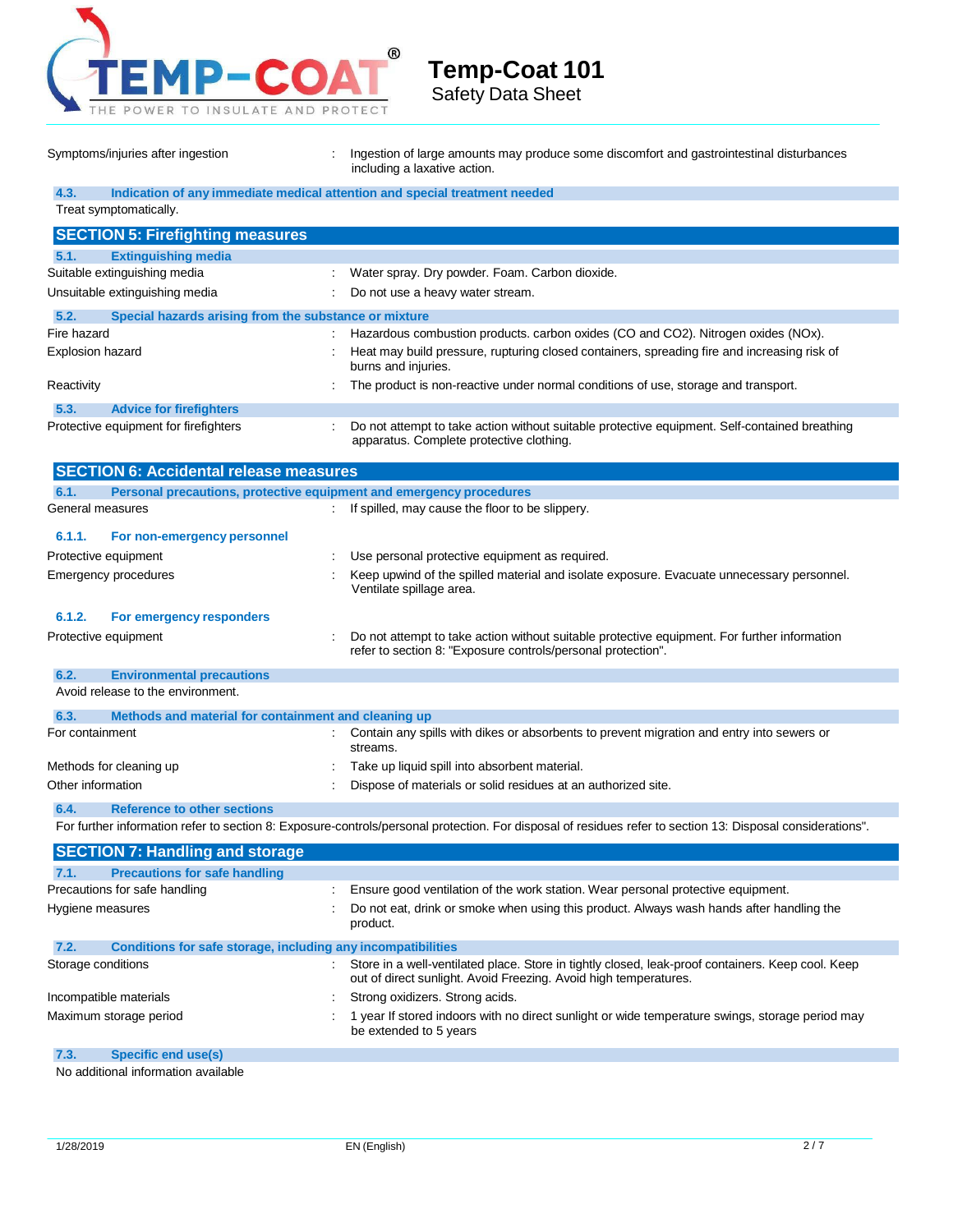

## **SECTION 8: Exposure controls/personal protection**

| 8.1.         | <b>Control parameters</b>     |                                     |                     |
|--------------|-------------------------------|-------------------------------------|---------------------|
|              | Titanium dioxide (13463-67-7) |                                     |                     |
| ACGIH        |                               | ACGIH TWA (mg/m <sup>3</sup> )      | 1 mg/m <sup>3</sup> |
| <b>ACGIH</b> |                               | Remark (ACGIH)                      | LRT irr; A3         |
| <b>OSHA</b>  |                               | OSHA PEL (TWA) (mg/m <sup>3</sup> ) | $15 \text{ mg/m}^3$ |

| Appropriate engineering controls                              | ÷  | Ensure good ventilation of the work station. Emergency eye wash fountains and safety<br>showers should be available in the immediate vicinity of any potential exposure.<br>Wear protective gloves. Safety glasses. Wear suitable protective clothing. |
|---------------------------------------------------------------|----|--------------------------------------------------------------------------------------------------------------------------------------------------------------------------------------------------------------------------------------------------------|
| Personal protective equipment                                 |    |                                                                                                                                                                                                                                                        |
|                                                               |    |                                                                                                                                                                                                                                                        |
|                                                               |    |                                                                                                                                                                                                                                                        |
| Hand protection                                               |    | Protective gloves.                                                                                                                                                                                                                                     |
| Eye protection                                                |    | Safety glasses.                                                                                                                                                                                                                                        |
| Skin and body protection                                      |    | Wear suitable protective clothing.                                                                                                                                                                                                                     |
| Respiratory protection                                        |    | Not required for normal conditions of use. In case of insufficient ventilation, wear suitable<br>respiratory equipment.                                                                                                                                |
| Environmental exposure controls                               |    | Avoid release to the environment.                                                                                                                                                                                                                      |
| <b>SECTION 9: Physical and chemical properties</b>            |    |                                                                                                                                                                                                                                                        |
| 9.1.<br>Information on basic physical and chemical properties |    |                                                                                                                                                                                                                                                        |
| Physical state                                                |    | Liquid                                                                                                                                                                                                                                                 |
| Appearance                                                    |    | Viscous liquid.                                                                                                                                                                                                                                        |
| Colour                                                        |    | Mixture contains one or more component(s) which have the following colour(s):<br>Colourless clear white light yellow Yellow red brown Green Blue Black brown                                                                                           |
| Odour                                                         |    | ammonia-like                                                                                                                                                                                                                                           |
| Odour threshold                                               |    | No data available                                                                                                                                                                                                                                      |
| рH                                                            |    | $8,45 - 9,5$                                                                                                                                                                                                                                           |
| Melting point                                                 |    | No data available                                                                                                                                                                                                                                      |
| Freezing point                                                |    | No data available                                                                                                                                                                                                                                      |
| Boiling point                                                 |    | 212 F                                                                                                                                                                                                                                                  |
| Flash point                                                   |    | Non combustible                                                                                                                                                                                                                                        |
| Relative evaporation rate (butyl acetate=1)                   |    | < 1                                                                                                                                                                                                                                                    |
| Flammability (solid, gas)                                     |    | No data available                                                                                                                                                                                                                                      |
| <b>Explosive limits</b>                                       |    | No data available                                                                                                                                                                                                                                      |
| Explosive properties                                          |    | No data available                                                                                                                                                                                                                                      |
| Oxidising properties                                          |    | No data available                                                                                                                                                                                                                                      |
| Vapour pressure                                               |    | 20 mmHg @ 25°C                                                                                                                                                                                                                                         |
| Relative density                                              |    | No data available                                                                                                                                                                                                                                      |
| Relative vapour density at 20 °C                              | ÷. | $< 1$                                                                                                                                                                                                                                                  |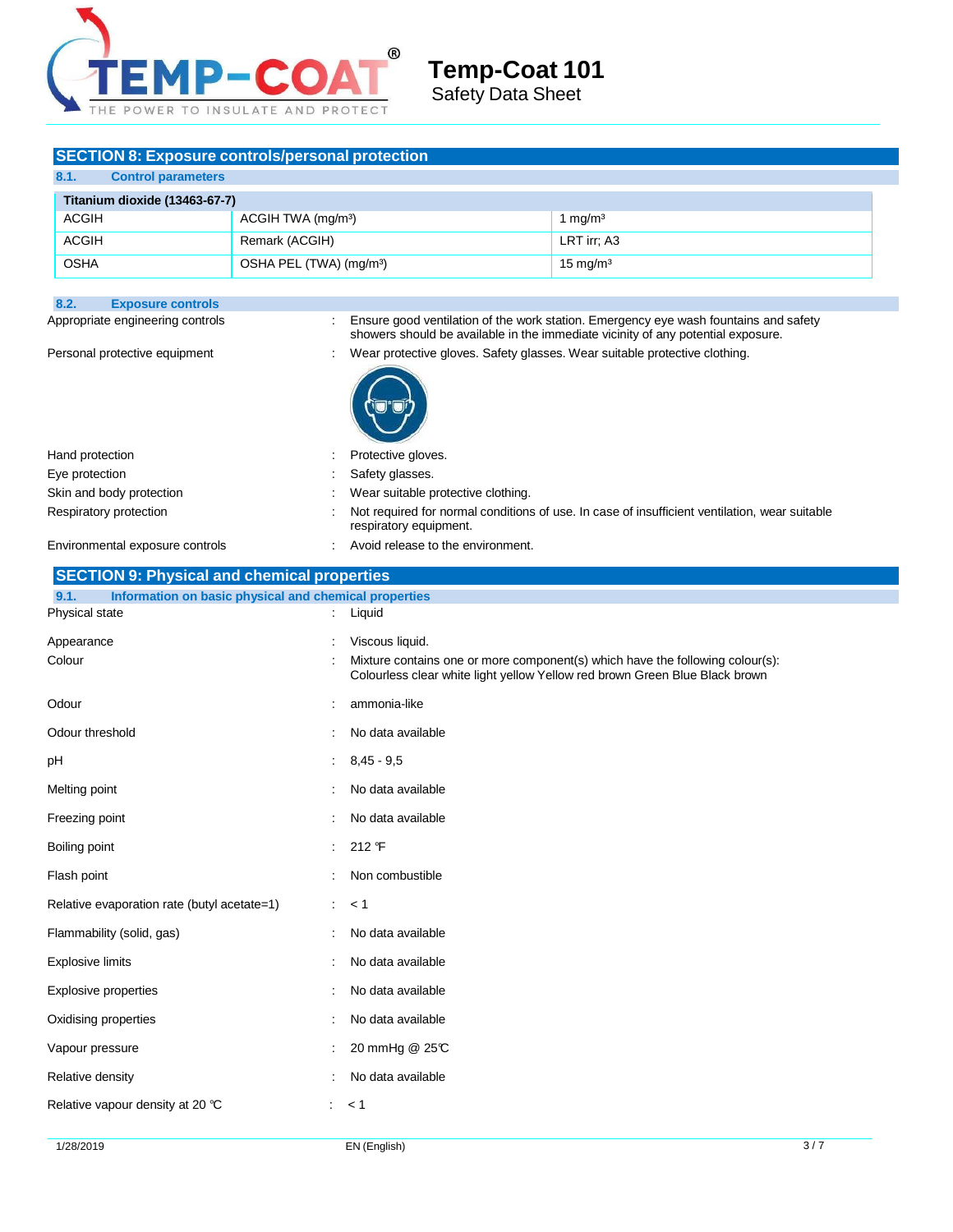

| Density<br>Solubility                                                                                                                     | 0,622<br>Water: Soluble                                                                                                                         |
|-------------------------------------------------------------------------------------------------------------------------------------------|-------------------------------------------------------------------------------------------------------------------------------------------------|
| Log Pow                                                                                                                                   | No data available                                                                                                                               |
| Log Kow                                                                                                                                   | No data available                                                                                                                               |
| Auto-ignition temperature                                                                                                                 | No data available                                                                                                                               |
| Decomposition temperature                                                                                                                 | No data available                                                                                                                               |
| Viscositv                                                                                                                                 | 3500 - 7000 cP                                                                                                                                  |
| Viscosity, kinematic                                                                                                                      | No data available                                                                                                                               |
| Viscosity, dynamic                                                                                                                        | No data available                                                                                                                               |
| 9.2.<br><b>Other information</b><br>VOC content                                                                                           | 0,0099 Total Volatile Matter: 45.26%                                                                                                            |
| <b>SECTION 10: Stability and reactivity</b>                                                                                               |                                                                                                                                                 |
| 10.1.<br><b>Reactivity</b><br>The product is non-reactive under normal conditions of use, storage and transport.                          |                                                                                                                                                 |
| 10.2.<br><b>Chemical stability</b>                                                                                                        |                                                                                                                                                 |
| Stable under normal conditions. Hazardous polymerization will not occur.                                                                  |                                                                                                                                                 |
| 10.3.<br><b>Possibility of hazardous reactions</b><br>No dangerous reactions known under normal conditions of use.                        |                                                                                                                                                 |
| 10.4.<br><b>Conditions to avoid</b>                                                                                                       |                                                                                                                                                 |
| None under recommended storage and handling conditions (see section 7). Excessive heat.                                                   |                                                                                                                                                 |
| 10.5.<br><b>Incompatible materials</b>                                                                                                    |                                                                                                                                                 |
| Metallic salts. hydrofluoric acid. Strong oxidizers.                                                                                      |                                                                                                                                                 |
| <b>Hazardous decomposition products</b><br>10.6.<br>oxides (CO, CO2). hydrocarbons. May react with hydrofluoric acid to form a toxic gas. | Under normal conditions of storage and use, hazardous decomposition products should not be produced. On incomplete combustion releases : Carbon |
| <b>SECTION 11: Toxicological information</b>                                                                                              |                                                                                                                                                 |
| 11.1.<br>Information on toxicological effects                                                                                             |                                                                                                                                                 |
| Likely routes of exposure                                                                                                                 | Skin and eye contact; oral; Inhalation                                                                                                          |
| Acute toxicity                                                                                                                            | Not classified                                                                                                                                  |
|                                                                                                                                           | (Based on available data, the classification criteria are not met)                                                                              |
| Temp-Coat 101                                                                                                                             |                                                                                                                                                 |
| LD50 oral rat                                                                                                                             | > 2000 ml/kg                                                                                                                                    |
| Titanium dioxide (13463-67-7)                                                                                                             |                                                                                                                                                 |
| LD50 oral rat<br>Skin corrosion/irritation                                                                                                | > 10000 mg/kg<br>Not classified                                                                                                                 |
|                                                                                                                                           | (Based on available data, the classification criteria are not met)<br>pH: 8,45 - 9,5                                                            |

Serious eye damage/irritation : Not classified

Respiratory or skin sensitisation : Not classified

(Based on available data, the classification criteria are not met)

(Based on available data, the classification criteria are not met)

pH: 8,45 - 9,5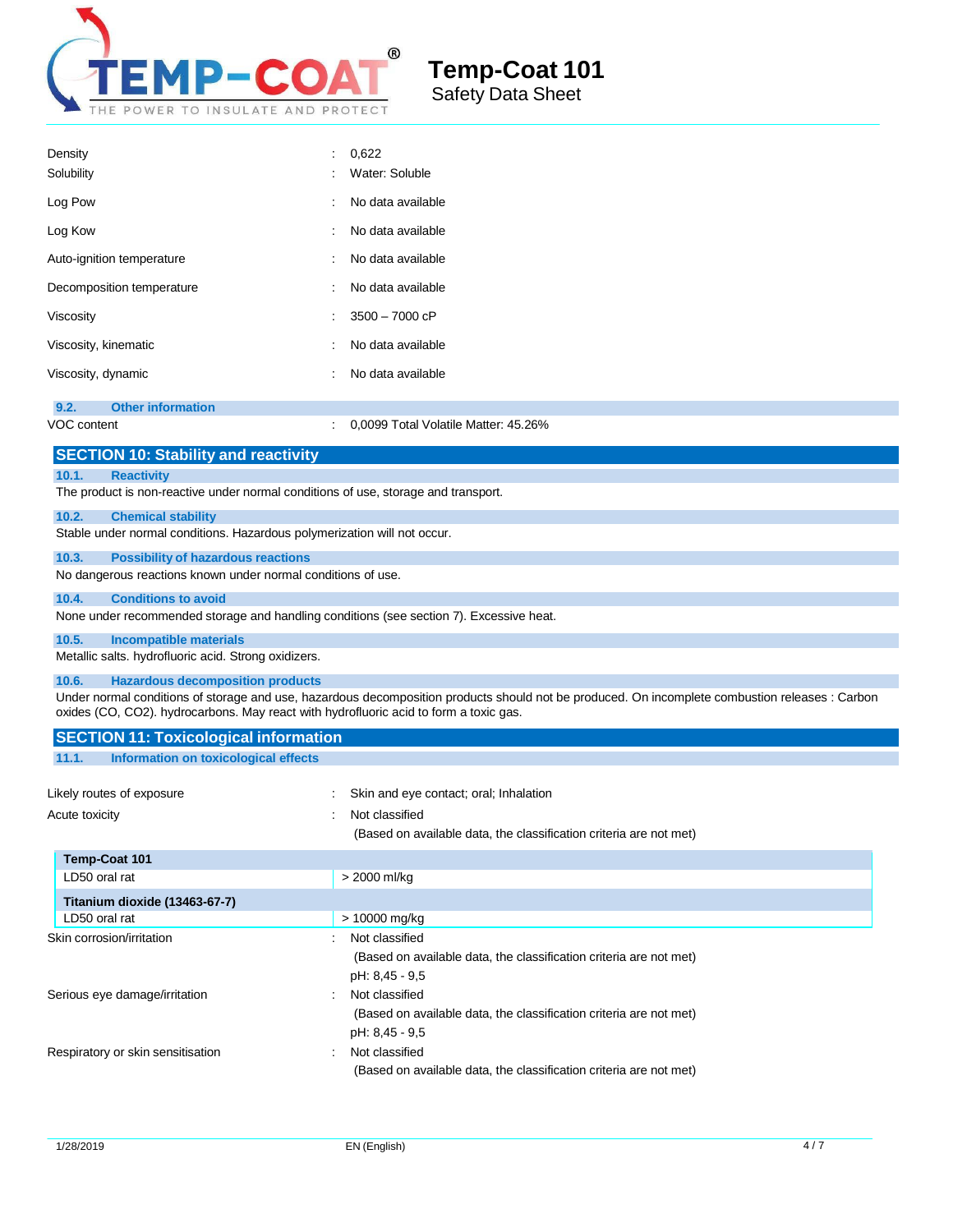

| Germ cell mutagenicity                             | Not classified                                                                                                                                                                                                                      |
|----------------------------------------------------|-------------------------------------------------------------------------------------------------------------------------------------------------------------------------------------------------------------------------------------|
| Carcinogenicity                                    | (Based on available data, the classification criteria are not met)<br>Not classified<br>(Based on available data, the classification criteria are not met. Titanium dioxide is in a form<br>that is not available for respiration.) |
| Titanium dioxide (13463-67-7)                      |                                                                                                                                                                                                                                     |
| IARC group                                         | 2B - Possibly carcinogenic to humans                                                                                                                                                                                                |
| In OSHA Hazard Communication Carcinogen<br>list    | Yes                                                                                                                                                                                                                                 |
| Reproductive toxicity                              | Not classified<br>$\overline{1}$                                                                                                                                                                                                    |
|                                                    | (Based on available data, the classification criteria are not met)                                                                                                                                                                  |
| Specific target organ toxicity (single exposure)   | Not classified<br>(Based on available data, the classification criteria are not met)                                                                                                                                                |
| Specific target organ toxicity (repeated exposure) | Not classified<br>÷                                                                                                                                                                                                                 |
|                                                    | (Based on available data, the classification criteria are not met)                                                                                                                                                                  |
|                                                    |                                                                                                                                                                                                                                     |
| Aspiration hazard                                  | Not classified                                                                                                                                                                                                                      |
|                                                    | (Based on available data, the classification criteria are not met)                                                                                                                                                                  |
| Symptoms/injuries after inhalation                 | May cause respiratory irritation.                                                                                                                                                                                                   |
| Symptoms/injuries after skin contact               | May cause slight irritation to the skin.                                                                                                                                                                                            |
| Symptoms/injuries after eye contact                | Contact may cause eye irritation.                                                                                                                                                                                                   |
| Symptoms/injuries after ingestion                  | Ingestion of large amounts may produce some discomfort and gastrointestinal disturbances<br>including a laxative action.                                                                                                            |
| <b>SECTION 12: Ecological information</b>          |                                                                                                                                                                                                                                     |
| 12.1.<br><b>Toxicity</b>                           |                                                                                                                                                                                                                                     |
| Ecology - general                                  | The product is not considered harmful to aquatic organisms or to cause long-term adverse<br>÷<br>effects in the environment.                                                                                                        |
| 12.2.<br><b>Persistence and degradability</b>      |                                                                                                                                                                                                                                     |
| No additional information available                |                                                                                                                                                                                                                                     |
| 12.3.<br><b>Bioaccumulative potential</b>          |                                                                                                                                                                                                                                     |
| No additional information available                |                                                                                                                                                                                                                                     |
| 12.4.<br><b>Mobility in soil</b>                   |                                                                                                                                                                                                                                     |
| No additional information available                |                                                                                                                                                                                                                                     |
| 12.5.<br><b>Other adverse effects</b>              |                                                                                                                                                                                                                                     |
| Effect on the global warming                       | No additional information available                                                                                                                                                                                                 |
| <b>SECTION 13: Disposal considerations</b>         |                                                                                                                                                                                                                                     |
| <b>Waste treatment methods</b><br>13.1.            |                                                                                                                                                                                                                                     |
| Waste treatment methods                            | Non hazardous waste. Dispose of contents/container in accordance with licensed collector's<br>sorting instructions. Empty containers should be taken for recycling, recovery or waste in                                            |

accordance with local regulation.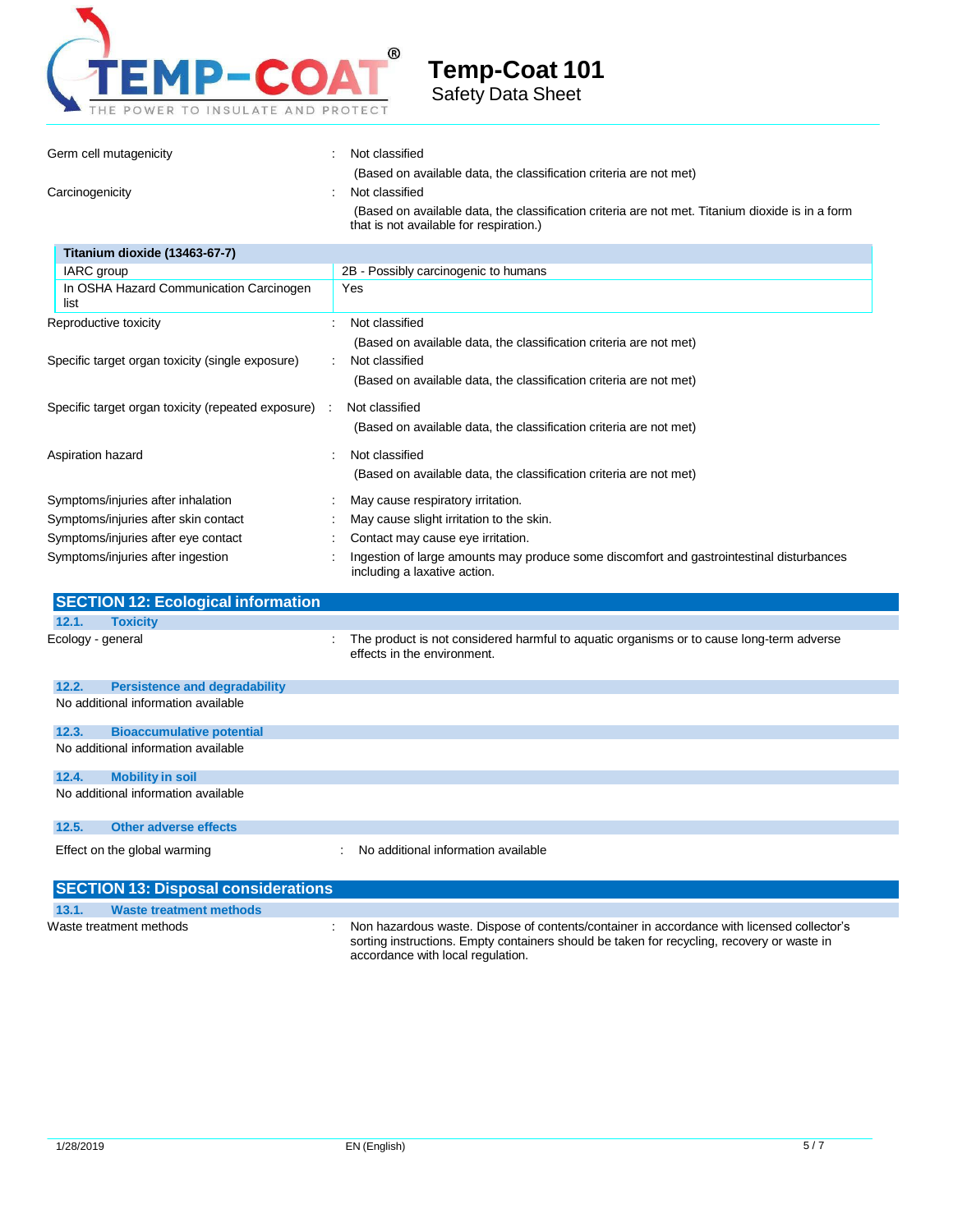

### **SECTION 14: Transport information**

|                  | 14.1 UN Number | 14.2 UN Proper<br><b>Shipping Name</b> | 14.3 Hazard Class | 14.4 Packing Group | <b>14.5 Environmental</b><br>hazards |  |
|------------------|----------------|----------------------------------------|-------------------|--------------------|--------------------------------------|--|
| <b>DOT</b>       | Not Applicable | Not Applicable                         | 55                | Not Applicable     | None                                 |  |
| TDG              | Not Applicable | Not Applicable                         | 55                | Not Applicable     | None                                 |  |
| <b>IMO/IMDG</b>  | Not Applicable | Not Applicable                         | 55                | Not Applicable     | None                                 |  |
| <b>IATA/ICAO</b> | Not Applicable | Not Applicable                         | 55                | Not Applicable     | None                                 |  |

#### **Transport in bulk according to Annex II of MARPOL 73/78 and the IBC Code -** This product is not available in bulk containers

#### **SECTION 15: Regulatory information**

**15.1. US Federal regulations**

#### **Titanium dioxide (13463-67-7)**

Listed on the United States TSCA (Toxic Substances Control Act) inventory

### **15.2. International regulations**

#### **CANADA**

#### **Titanium dioxide (13463-67-7)**

Listed on the Canadian DSL (Domestic Sustances List)

WHMIS Classification **Class D** Division 2 Subdivision A - Very toxic material causing other toxic effects

#### **EU-Regulations**

#### **Titanium dioxide (13463-67-7)**

Listed on the EEC inventory EINECS (European Inventory of Existing Commercial Chemical Substances)

**Classification according to Regulation (EC) No. 1272/2008 [CLP]** Not classified

#### **National regulations**

#### **Titanium dioxide (13463-67-7)**

Listed on the AICS (Australian Inventory of Chemical Substances)

Listed on IECSC (Inventory of Existing Chemical Substances Produced or Imported in China)

Listed on the Japanese ENCS (Existing & New Chemical Substances) inventory

Listed on the Korean ECL (Existing Chemicals List)

Listed on NZIoC (New Zealand Inventory of Chemicals)

Listed on PICCS (Philippines Inventory of Chemicals and Chemical Substances)

#### **15.3. US State regulations**

| Titanium dioxide (13463-67-7)                               |                                                                   |                                                                              |                                                                            |                                      |  |  |  |
|-------------------------------------------------------------|-------------------------------------------------------------------|------------------------------------------------------------------------------|----------------------------------------------------------------------------|--------------------------------------|--|--|--|
| U.S. - California -<br>Proposition 65 -<br>Carcinogens List | U.S. - California -<br>Proposition 65 -<br>Developmental Toxicity | U.S. - California -<br>Proposition 65 -<br>Reproductive Toxicity -<br>Female | U.S. - California -<br>Proposition 65 -<br>Reproductive Toxicity -<br>Male | No significance risk<br>level (NSRL) |  |  |  |
| Yes                                                         | No                                                                | <b>No</b>                                                                    | No                                                                         |                                      |  |  |  |

### **SECTION 16: Other information**

Abbreviations and acronyms : IARC (International Agency for Research on Cancer). ACGIH (American Conference of Government Industrial Hygienists). OSHA - Occupational Safety and Health Administration. LRT (lower respiratory tract). irr (irritation). ACGIH A3 (Confirmed Animal Carcinogen with Unknown Relevance to Humans).